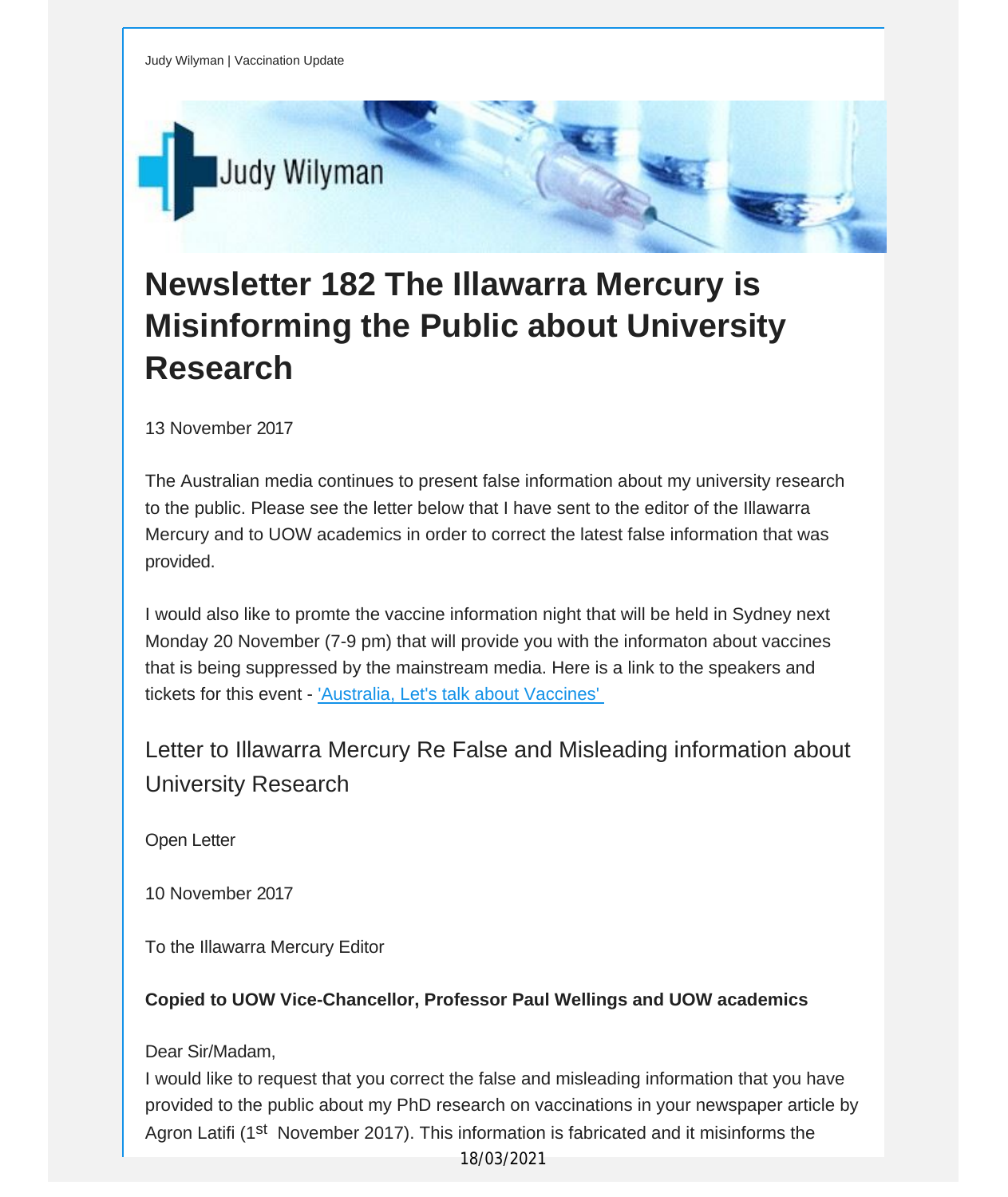public about an important health topic.

Professor Paul Wellings, the VC of UOW is standing by the high standard of my PhD research and Agron Latifi has made unfounded claims.

Here is my reply to Agron Latifi's fabricated comments. I am requesting that you correct this information to ensure that the public is accurately informed about this university research to protect public health.

## **RE 'Controversial UOW Professor awarded Emeritus Professorship' (Agron Latifi, 1 November 2017)**

On 2 November 2017 my supervisor at the University of Wollongong (UOW), Professor Brian Martin, was awarded a prestigious Emeritus Professorship for his dedication to academic integrity and freedom of speech. Brian Martin's dedication to freedom of speech ensures that all scientific issues can be debated, including vaccination, but the Illawarra Mercury journalist describes this behaviour by a professor as '[controversial'](https://vaccinationdecisions.us8.list-manage.com/track/click?u=f20605fde3732e41929f4a3f2&id=b10670efae&e=fec8337d3c).

On the contrary, it is controversial for the media to attempt to *prevent the science from being scrutinised* not for an academic to present the science for debate in a PhD. This is why UOW academics and the UOW Vice-Chancellor, Professor Paul Wellings, are standing by this research.

The **Illawarra Mercury** journalist claims that my PhD thesis is 'anti-vaccination' instead of informing the public that it provides the scientific evidence for the risks of vaccination that need to be assessed to determine the benefits of this procedure in *healthy* people. The newspaper also *misinforms* the public about the faculty in which my research was completed.

This is significant because it has been used as a way of attempting to discredit the scientific arguments I have presented.

My whooping cough research was completed in a Master of Science (Population Health) degree in the *Faculty of Health and Behavioural Sciences* in 2007. However, the University of Wollongong [would not allow me to continue](https://vaccinationdecisions.us8.list-manage.com/track/click?u=f20605fde3732e41929f4a3f2&id=e1a8c17436&e=fec8337d3c) my PhD research in the faculty of health because of the politics of this issue. Hence it was directed to the humanities in the *Faculty of Law, Humanities and the Arts.*

The Illawarra Mercury journalist claimed my research was completed in the [Faculty of](https://vaccinationdecisions.us8.list-manage.com/track/click?u=f20605fde3732e41929f4a3f2&id=9f9d3a55c3&e=fec8337d3c) [Social Sciences](https://vaccinationdecisions.us8.list-manage.com/track/click?u=f20605fde3732e41929f4a3f2&id=9f9d3a55c3&e=fec8337d3c) – *this is untrue.* This faculty was not established until 2014 when public health was moved from the *Faculty of Health* to this new faculty. This was *after* my research was almost completed in the **Faculty of Law. Humanities and the Arts.**

The journalist also suggests that my research claims there is a 'vast conspiracy' between global health agencies to push immunisation. This statement is misinforming the public about my academic research. My thesis provides the evidence that the **World Health Organisation (WHO)** is breaching its charter of promoting *objective science* by allowing pharmaceutical companies and the World Bank / International Monetary Fund and wealthy

18/03/2021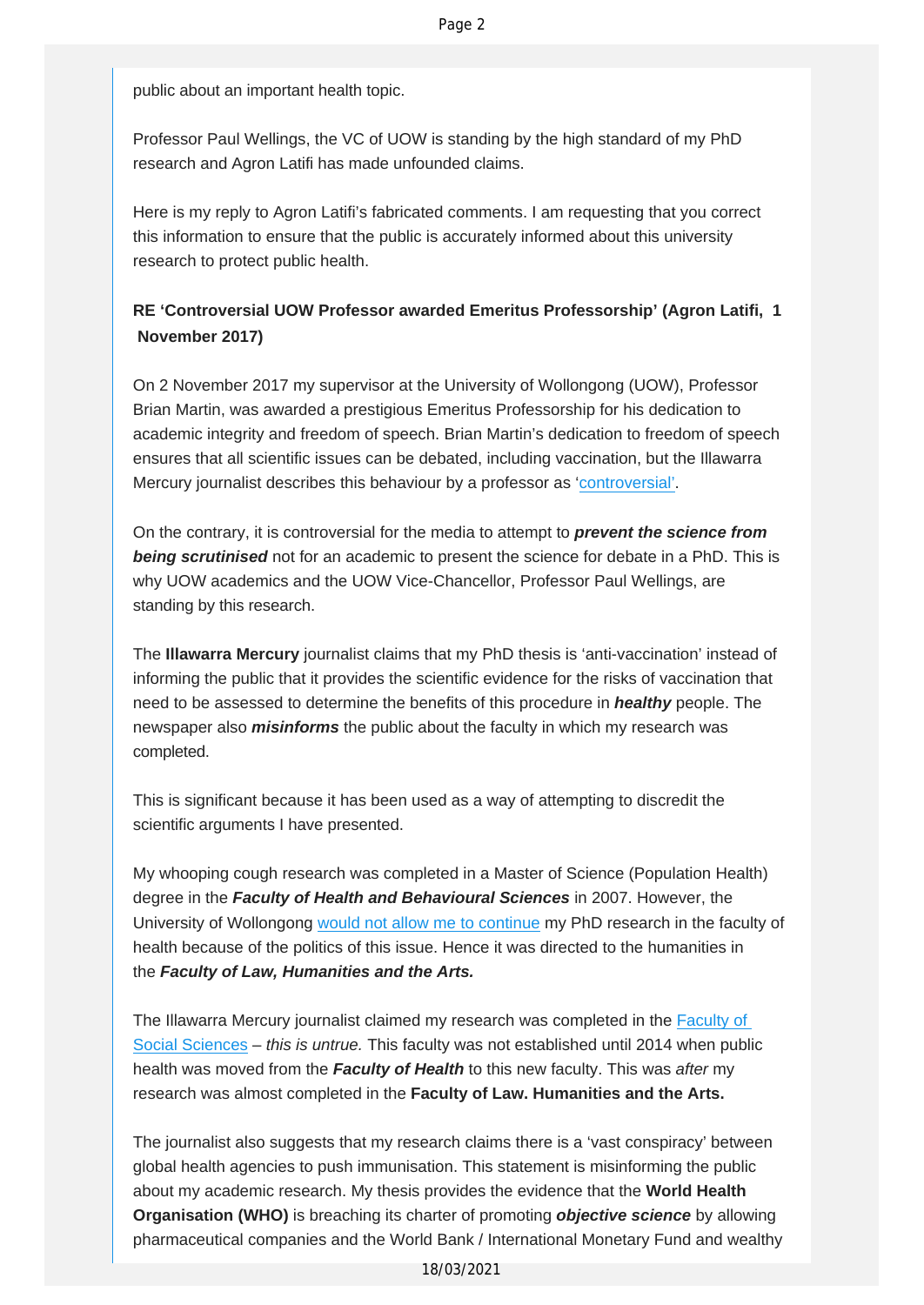foundations, to influence the design of global vaccination programs through the *Global Alliance for Vaccines and Immunisation (GAVI).*

The recommendations for vaccines for **WHO global health programs** are not being made by sovereign countries in response to their own needs, but by the **GAVI alliance** – a partnership that includes the pharmaceutical and biomedical companies that benefit from the vaccines they are recommending. These recommendations are provided to the **World Health Organisation** who then recommends them to be implemented in all WHO member countries.

This practice is deceptive and it allows the pharmaceutical companies to benefit from government health policies. This is detrimental to human health and it is a fraudulent practice. The false claims that the Illawarra Mercury and other Australian media are making about the scientific literature on vaccines is ensuring that this deception remains hidden to the public.

Here is my interview with Sarah Westall from Business Game Changers '*The [Vaccination](https://vaccinationdecisions.us8.list-manage.com/track/click?u=f20605fde3732e41929f4a3f2&id=98944ac7a5&e=fec8337d3c)* **Debate: Let's Get [Serious](https://vaccinationdecisions.us8.list-manage.com/track/click?u=f20605fde3732e41929f4a3f2&id=98944ac7a5&e=fec8337d3c)'** that describes how human health is being endangered by this non-transparent government health policy.

Judy Wilyman PhD

*Bachelor of Science, University of NSW Diploma of Education (Science), University of Wollongong Master of Science (Population Health), Faculty of Health Sciences, University of Wollongong. PhD in The Science and Politics of the Australian [Government's](https://vaccinationdecisions.us8.list-manage.com/track/click?u=f20605fde3732e41929f4a3f2&id=db1aa8a9ea&e=fec8337d3c) Vaccination Program, UOW School of Social Science, Media and Communication (re-named the School of Humanities and Social Inquiry in 2014).*